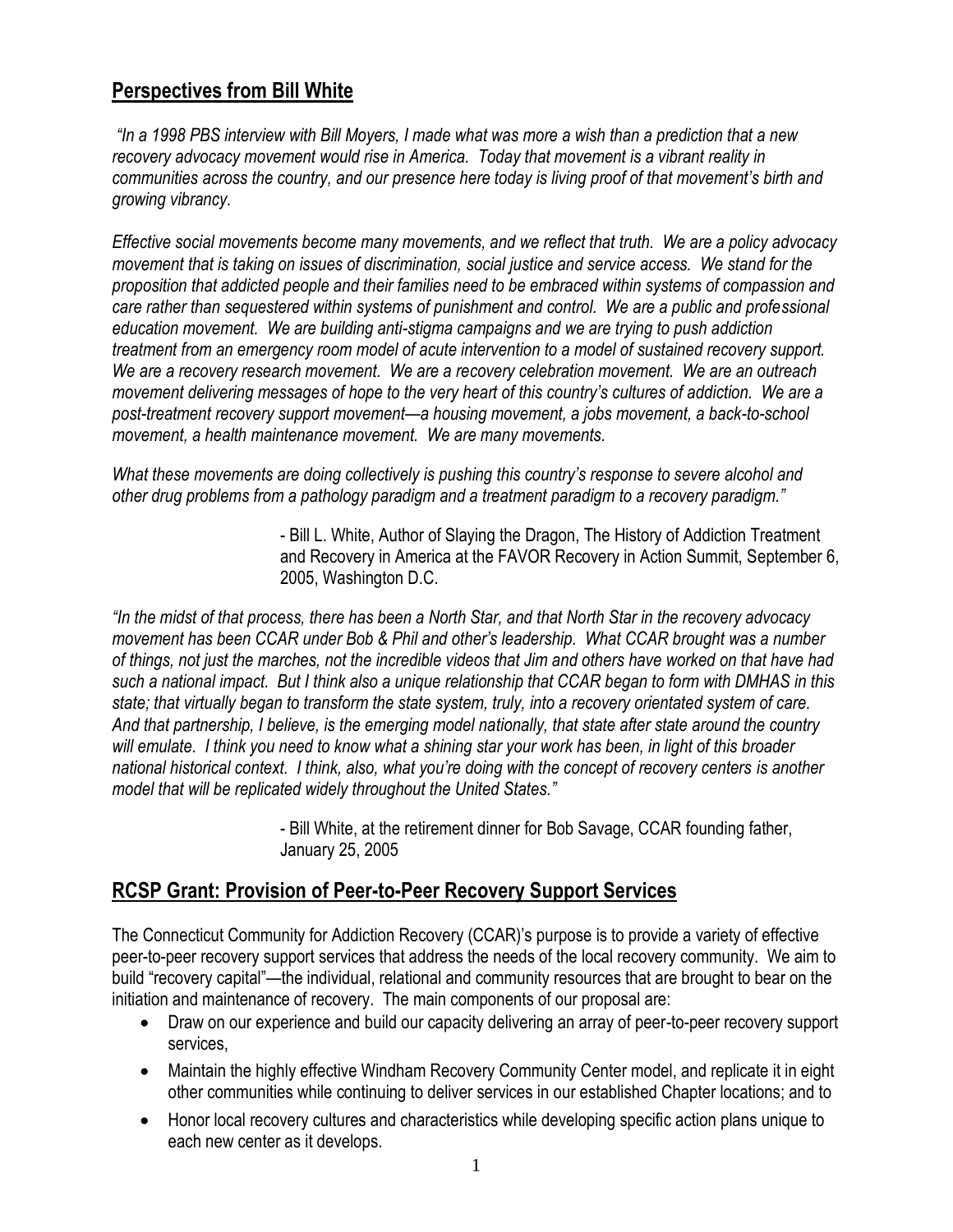

# *Connecticut Community for Addiction Recovery*

# Annual Summary of Activities

October 1, 2004 – September 30, 2005



*"In the midst of that process, there has been a North Star, and that North Star in the recovery advocacy movement has been CCAR."* -Bill White

> 530 Silas Deane Highway, Suite 220 Wethersfield, CT 06109 (860) 571-2985 (800) 708-9145 [ccar2005@ccar.us](mailto:ccar2005@ccar.us) [www.ccar.us](http://www.ccar.us/)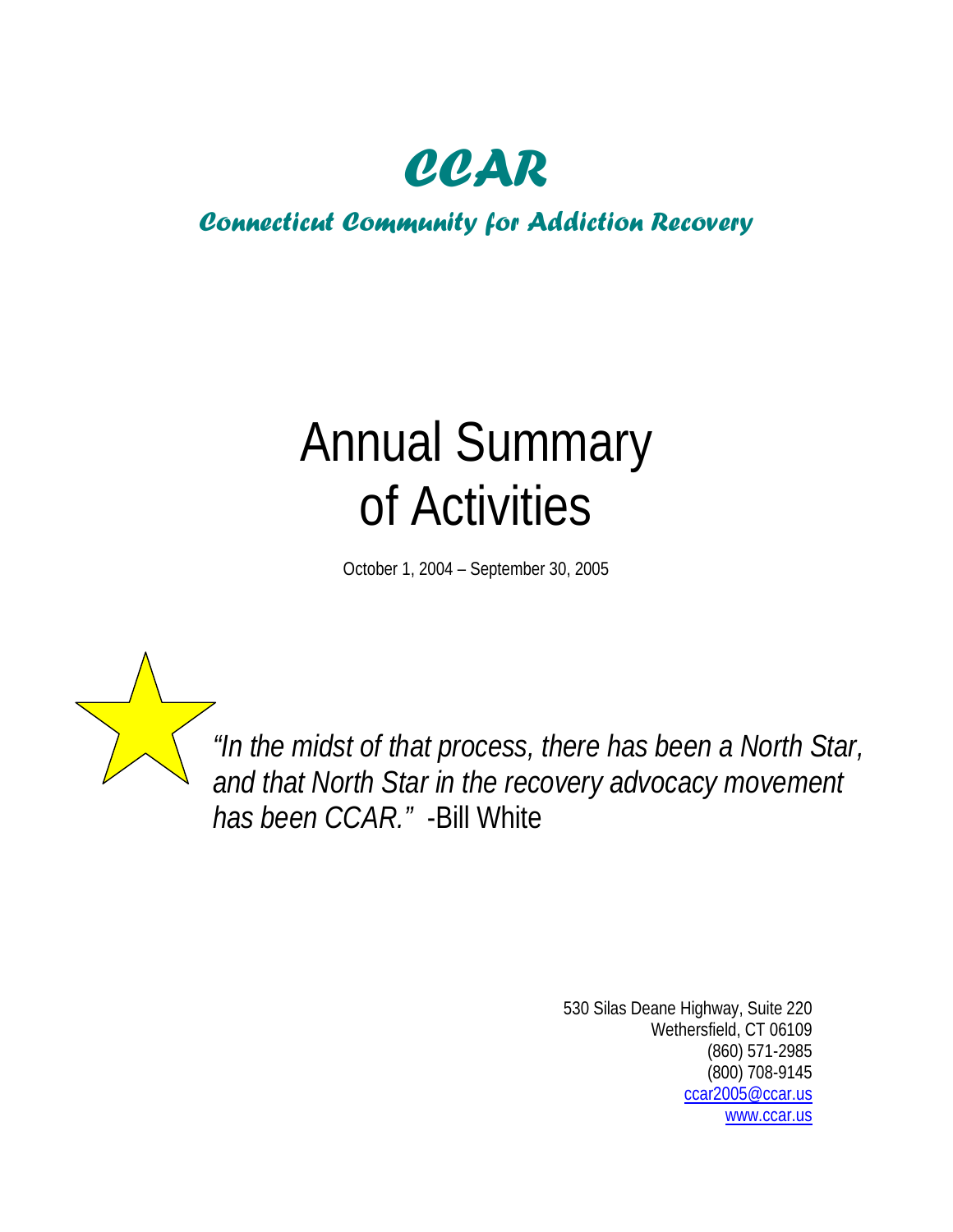Recovery Community Centers are actual physical locations with hope-filled, nurturing environments where recovery thrives and places from which to effectively deliver peer-to-peer support services. By being visible, a Center helps reduce the stigma associated with addiction and recovery and in turn "softens" the community for those initiating and sustaining recovery. Each Center will be individually tailored culturally to reflect, welcome and become a vital part of the local community. Our goal is to expand the number of Centers in our state over the next 3 years. This is an ambitious project and along with continued CSAT funding, will require a sizable resource investment. CCAR has begun to maximize the connections we have made over the last 6 years to leverage additional funding support for these Centers.

## **Recovery Community Centers**

## **Windham Recovery Community Center (WRCC) "Home of Positive Faces"**



The Windham Recovery Community Center is CCAR's first Center having been opened in January 2004. CCAR has piloted some innovative peer-topeer recovery support services out of the Center. These include:

- Telephone Recovery Support (see below)
- All-Recovery Support Groups: These are recovery groups that welcome all forms of recovery support – 12 Step, Christian, faith-based, methadone, medication assisted, co-occurring, family members, etc – that follow a generic meeting format to talk about recovery.
- Family Support Group
- Family/Community Education Series
- Recovery Assets Mapping Project (RAMP)
- Prison Support Group
- Volunteer Management System
- Sober Super Bowl Sunday Party
- Recovery Community Center newsletter "Recovery Town News"

Foot traffic is heavy, very heavy in the WRCC. Over this last year, 9,910 people signed in the log book as they entered the Center to use the computers, attend a support group, attend the CCAR Windham Chapter meeting, and attend a training event or workshop. Some come in to work on job applications, get help filling out other paperwork or simply to socialize with other people in recovery. The Center is a safe, clean haven for people in recovery.



Senior Peer Services Coordinator Diane Potvin is a very active member of the local community serving on several committees and task forces. She also is the host of the popular recovery cable TV show "Positive Faces" now in its 4th year. Some guests this past year include nationally known Chris Chapin who spoke about losing her son to addiction, DMHAS Commissioner Thomas Kirk, and Willimantic Police Chief Lisa Maruzo-Bolduc.

Through Diane's leadership, members of the WRCC are also involved in many community events. For instance, at Third Thursday (a town event), CCAR won considerable favor by being the only booth selling coffee. The WRCC Advisory Council (made up of members of the local recovery community) consistently evaluates recovery meetings and activities being held at the Center.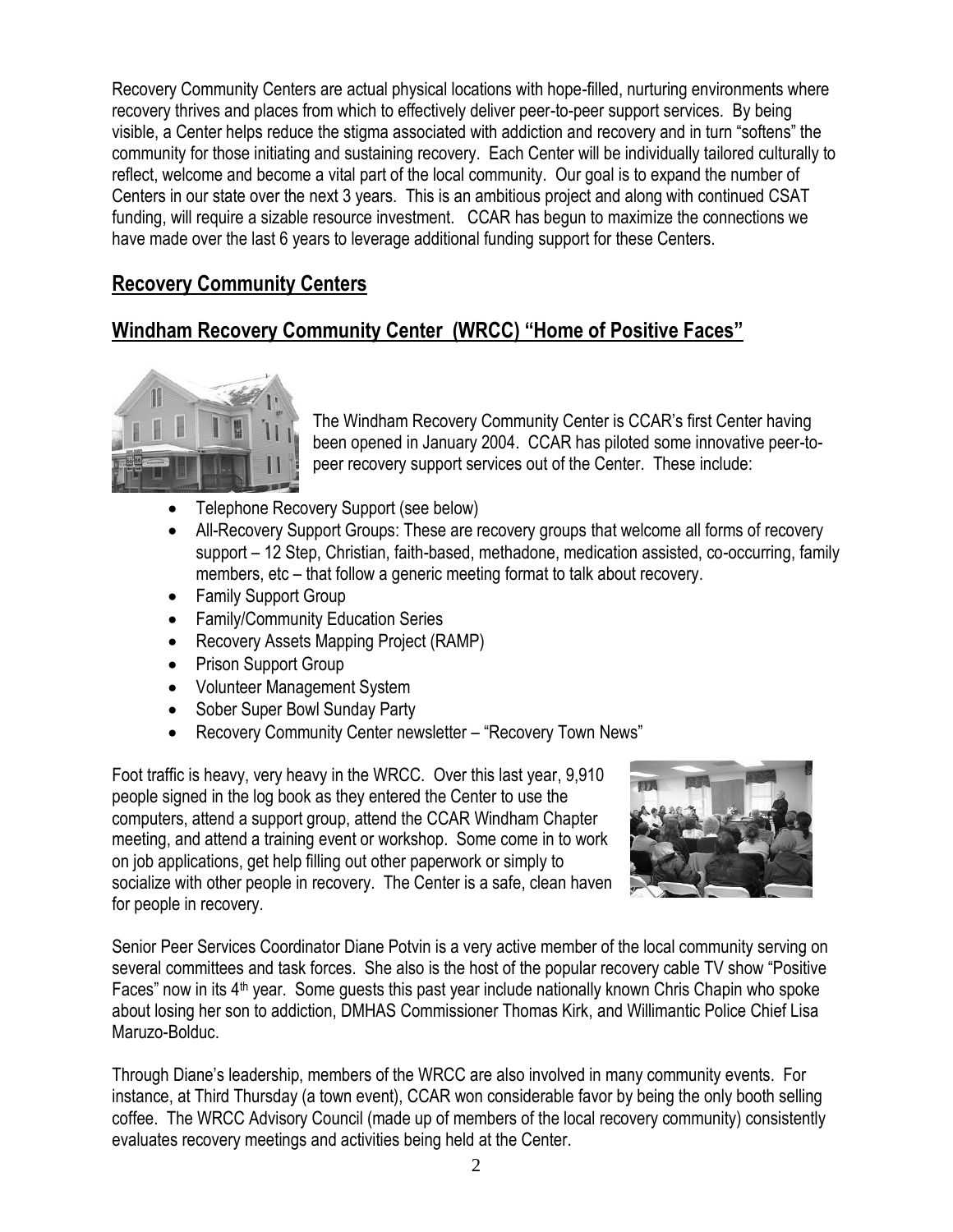#### **New London Recovery Community Center (NLRCC) "Seaport of Recovery"**



On Friday, September 23, 2005 the New London Recovery Community Center (NLRCC) "Seaport of Recovery" held its first Open House that served as a Grand Opening as well. More than 70 people attended including Congressman Rob Simmons, State Senator Andrea Stillman, Representative Ernest Hewett, City of Waterford First Selectman Paul Eccard, New London City Councilor Peg Curtin and DMHAS Commissioner Thomas Kirk. New London Senior Peer Services Coordinator Kim Turner described the event this

way, "It was more than an "open house", it was the beginning of people from various communities coming together; the beginning of relationships that will help nurture and support persons in recovery as well as their family members. That afternoon, if just for that moment, we crossed every socio-economic line, every private/public sector line, every partisan line. We came together as people who care and understand that the disease of addiction affects all of us in one way or another."

During the course of the afternoon many individuals who work in the field of addiction/treatment revealed their personal recovery and asked how they could volunteer in the Center. The NLRCC opening received front page coverage in the regional section of The Day newspaper and on WFSB – TV3, Connecticut's CBS affiliate. Since the Grand Opening, more than 10 new volunteers have come on board bringing the total of volunteers in New London to over 30. Some people in attendance were family members and children of alcoholic parents. Here is an excerpt from an email Kim received after the open house: *"The Open House was outstanding! I was proud to be there. As so many that day said, few are not touched by addiction and abuse; both my parents were alcoholics. It was a brutal childhood. There was absolutely no help or support services for the alcoholic or their victims 50 years ago. I truly was choked up to be at the ceremony and am so very proud to live in the town of Waterford and their stepping up to the plate to support this much needed initiative and support service."* 



New London members logged 234.5 hours organizing the Open House. They set up the resource room, hooked up computers/printers, framed posters and prints and coordinated all the decorations ultimately creating a warm and friendly recovery community center. Volunteers also raked, cut and toiled in the back yard, creating what is affectionately known as The "Recovery Garden" a place designed for healing and peace. 21 volunteers have been trained completing 12½ hours of training: a 2-hour CCAR Ambassador workshop, a 6 ½ hour volunteer orientation, as well as

a 4-hour group facilitator training. For example: Ray Torres and Michelle Ramos attended the Volunteer Training and since then they have been translating CCAR training materials into Spanish. Members also designed and developed the Open House program, flyer, media-campaign, a Seaport of Recovery Center brochure, and (2) New London Recovery Community Center display boards.

The New London Recovery Community Center is open every afternoon and visitors are always welcome.

#### **Volunteer Management System**

*"It's extremely rewarding being a CCAR ambassador. To get out of myself has helped me become more God-centered and not self-centered. It's allowed me to be more sympathetic and empathetic to other people needs. I'm more understanding, more forgiving. You should see the hope that is left on their face when we leave. It's a natural high to give these guys hope. They are more motivated to want to do better and take an in-depth look at themselves to change their behaviors and patterns. Thanks to CCAR for the*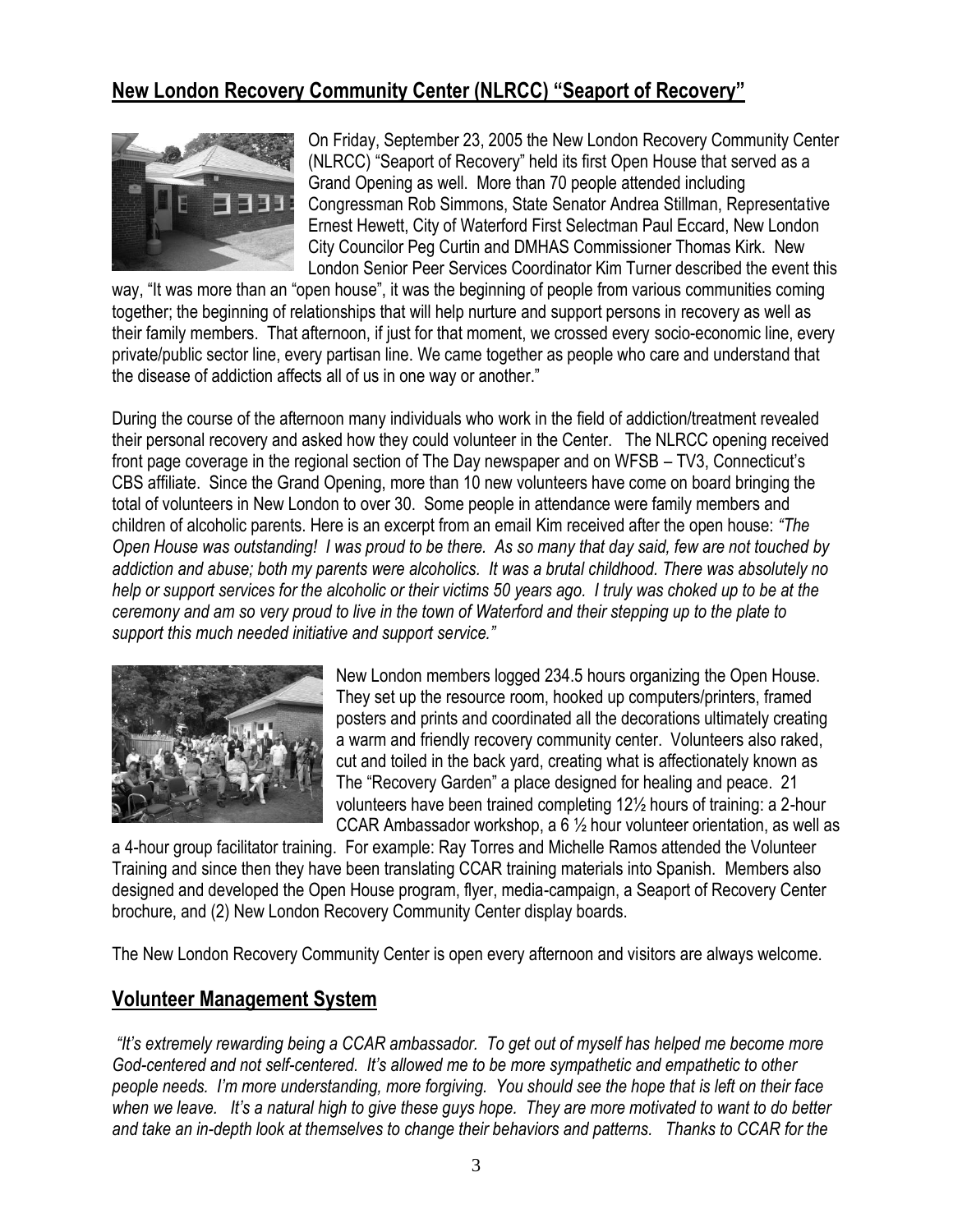*immense training and knowledge that I have gained to support us, our community and state. On a personal level, it has allowed me to look at myself and how I interact with my sons and wife. How I'm relating to myself, to God and what I can do as a person in recovery for these men. I've come less selfish and more selfless. Finding what God's direction for my life is has really impacted the work I've done in the community."*

–Dwight Davis, CCAR Volunteer, Prison Support Group Facilitator, Norwalk Chapter Member

*"It's rewarding for me to volunteer with people in recovery because when I'm giving and sharing to help others with their problems, it helps me take the focus off me and channel it on people that could benefit from my experience. I've been placed in a position to see just how blessed I am, to look at my problems more clearly, by looking at other people problems."*

- Michael Ross, CCAR Volunteer, Prison Support Group Facilitator

*"CCAR is helping me to become a Certified Alcohol and Drug Counselor (CADC) by allowing me more education through trainings/workshops, more volunteer opportunities in the field and I'm able to interact with others that work in the field. CCAR has been a good resource for me."* 

– James Carter, CCAR Volunteer, Prison Support Group Facilitator and Recovery Walks!

The above quotes are a small indication of the impact the Volunteer Management System is having on individuals who serve as CCAR Volunteers. CCAR's primary target is our volunteers. Indeed, they will be the ones that will make a significant difference in bringing the hope and healing of recovery into our communities. Currently, CCAR has 68 volunteers enrolled in the system serving in 19 different positions. This past quarter CCAR volunteers put in 1,540 hours of work, the most hours logged in a quarter yet. At the current volunteer rate in Connecticut of \$21.70 per hour, this calculates to \$33,428. Over the last fiscal year, volunteers have logged 2,993 hours equivalent to \$64,948. CCAR finished a Volunteer Training Guide and Participant's Manual working closely with our training consultant. Our evaluator Marta Moret complimented the manual saying it is "extraordinary".

The focus of CCAR's volunteer training programs are to train CCAR volunteers to help "build recovery capital in the community and organize the recovery communities ability to care." The CCAR volunteer training initiative provides effective training for CCAR volunteers, and paid CCAR staff who work with and manage volunteers. Opportunities are provided for volunteers to learn effective strategies for serving to sustain recovery in the community. CCAR has implemented a "3-level" approach to training volunteers. All are required to take the 2-hour CCAR 101 Ambassador training and the 6.5 hour Volunteer training. The third level consists of getting training for specific volunteer positions. Right now we require this third level for Peer Group Facilitator and Telephone Recovery Support. We are currently working on a training curriculum for a Recovery Coach position.

#### **Recovery Housing Project**

Last year we received word that we would receive funding from DMHAS to work with the recovery houses in Connecticut. In October 2004, CCAR hired a Cheryle Pacapelli, to coordinate and improve recovery housing in Connecticut. Her tasks associated with this project are to:

- Inventory recovery housing in the state and establish a Recovery Housing database
- Help to organize a group of interested recovery house owners and managers to form a statewide coalition
- Assist in setting minimum standards of requirements to open and operate recovery houses in order that they could help monitor themselves
- Provide technical assistance and training to persons interested in starting up new recovery houses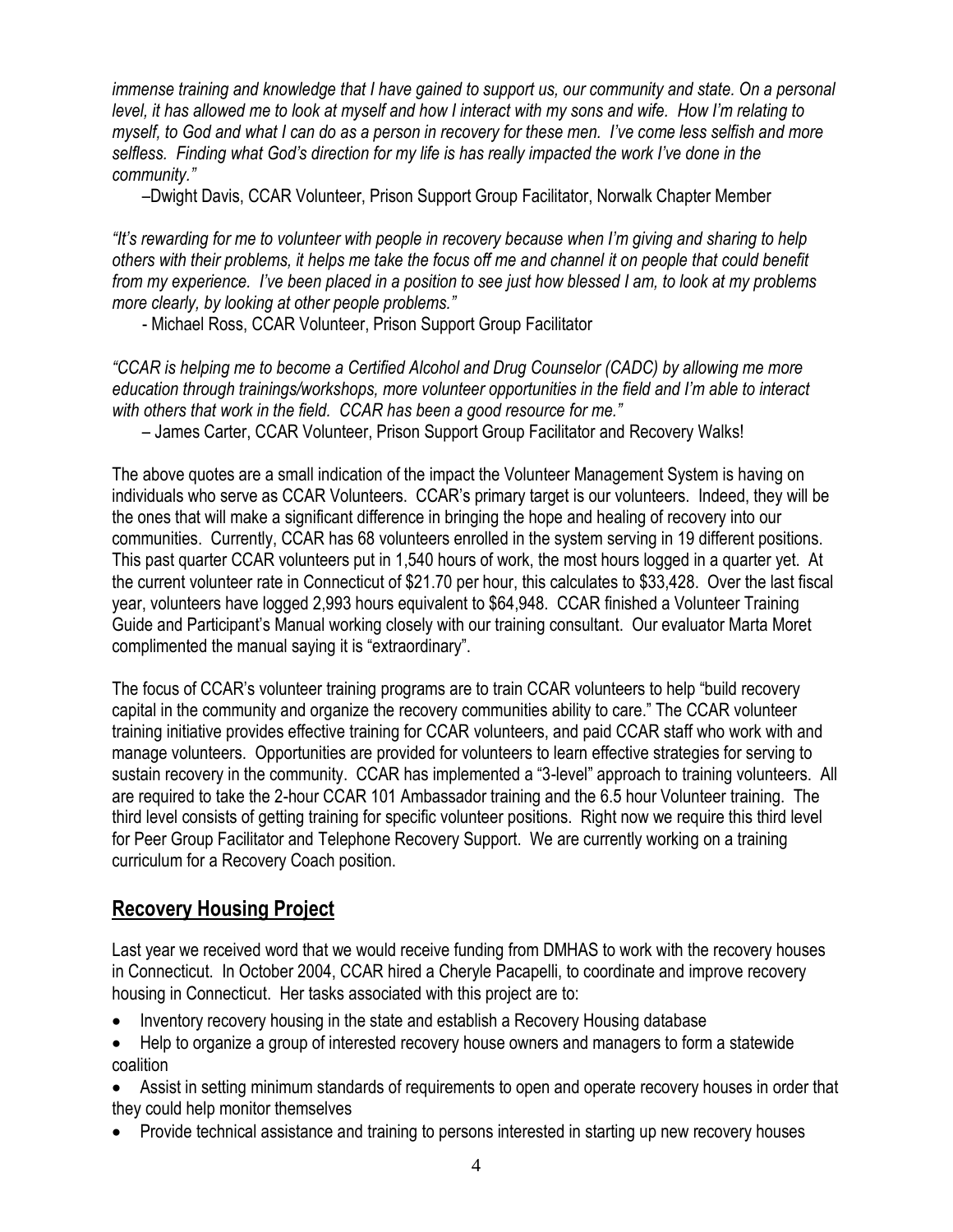Under Cheryle's direction this project has thrived beyond our expectations. We presented the following results to the DMHAS Commissioner Thomas Kirk and DMHAS has agreed to fund the project for the next two years!

**Recovery Housing database**: In collaboration with Connecticut Assets network, a prevention organization and their asset mapping software, CCAR developed a product that displays recovery housing listings in an "eBay' format. Users are able to search for a variety of recovery housing aspects like type of house (12 Step, Christian, etc.), location (by town), recovery rating, ATR eligible, men's or women's, etc. Over the last year, CCAR has surveyed 100 houses that translate into an astonishing 1069 beds! These beds have never been organized into a single, user-friendly electronic database before. By word of mouth, CCAR receives about 50 – 60 calls a week from people seeking recovery housing. Infoline (211) refers all recovery housing calls to CCAR.

**Recovery Housing Coalition of Connecticut (RHCC)**: This past year the Coalition came into existence and adopted its official name. The RHCC meets on the first Tuesday of the month and has outgrown its meeting space. The RHCC currently has members and states its purpose in the following manner:

At a time when access to affordable, quality recovery options has been significantly diminished, the Recovery House movement is a bright light on the horizon. Across the state individuals in recovery have quietly created a number of dignified, safe recovery environments where people, in early recovery as well as those who have a history of recovery, are given the time needed to rebuild their lives. Recovery Houses not only help to develop the tools necessary to embark on a life of recovery, but also positively impact the quality of that recovery.

One of the most important components of a comprehensive Recovery Support Service system is Recovery Housing. Many people at various stages need a "safe" place to live where they can focus on recovery. Too often alcoholics and addicts are treated and/or are discharged from various levels of care, only to immediately return to their home environment. The environmental triggers are powerful and often times overwhelming, and frequently result in relapse. Counselors and frontline workers acknowledge that this housing problem is one of the most frustrating and disheartening aspects of working in the field. It is a prescription for failure.

Recovery Houses are self-sufficient with rent collected from the housing residents covering operational expenses and providing some income to the individuals who own/operate the house.

#### *Purpose of the Recovery Housing Coalition of Connecticut*

1. To establish minimum standards to open and operate Recovery Houses assuring quality and safe housing for persons in recovery.

2. To protect the integrity and reputation of the Recovery House Industry.

3. Create a resource list of Recovery Houses for use by informational and referral agencies (including Connecticut's Infoline) describing the purpose of each house and the eligibility requirements.

4. To encourage and promote referral linkages between health, correctional and human service agencies, and the Recovery Houses.

5. To come together as a group to take advantage of greater purchasing power.

6. To identify possible funding sources that would help ensure continuity of operations.

7. To develop a presence at applicable state agencies, the legislature and other organizations to influence policies and protect their rights as Recovery House Owners.

8. To share ideas regarding management issues related to the operation of Recovery Houses.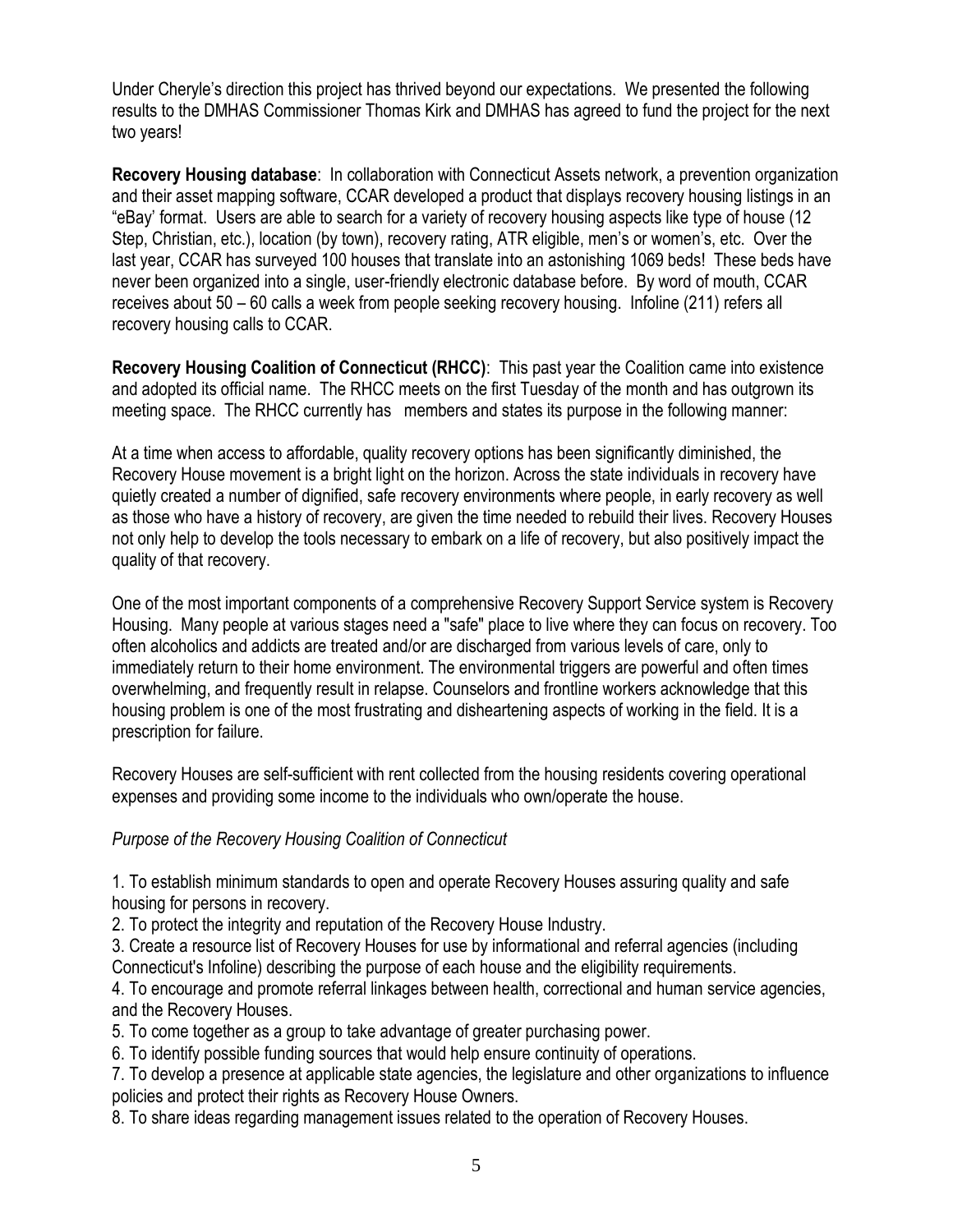9. To provide and obtain training/technical assistance required for successfully opening and operating a Recovery House.

10. To conduct a study of Recovery Houses to identify the unique role that the Houses play in the overall continuum of care in supporting a person in recovery, preventing their relapse and improving their quality of life.

11. To hold periodic meetings helping managers to network and to share ideas.

12. To help carry out additional initiatives identified by the Recovery House Coalition of Connecticut.

**Standards for Recovery House Programs**: Their first major accomplishment was the development of standards, a first for recovery housing in Connecticut.

Standards for Recovery House programs will help this developing industry set uniform, consistent, guiding principles of performance and operation that are acceptable to the resident and all referral sources. These Standards will address services, programs and operations essential to the effective management of a facility, including administrative, staff and fund controls, staff training and development, physical plant, safety and emergency procedures, sanitation, food service rules and discipline and other subjects that are important business and service practices. These Standards will describe performance criteria that should be achieved and maintained. These practices will be under continued review and will be revised to reflect changing practice, new law, new knowledge, and Recovery House management developing experience.

1. Each Recovery House shall have a Mission Statement.

2. The Recovery House shall have a written description of policies regarding resident admission criteria.

3. The Recovery House shall provide a written description of what is offered to the residents.

4. The Recovery House shall provide sufficient supervision of residents by maintaining a system of accounting for their whereabouts.

5. The Recovery House shall have written visitation, overnight and furlough policies and procedures.

6. The Recovery House shall have a 24-hour system of supervision of the House.

7. The Recovery House shall be in compliance with all federal, state, and local requirements, including, but not limited to zoning, fire, sanitation, and health requirements.

8. The Recovery House shall offer safe and comfortable living accommodations.

9. A Recovery House shall have written fire and emergency procedures that shall be reviewed and signed by a resident upon admission.

10. Upon admission, a statement shall be signed indicating that that a resident is responsible for all Health Care costs.

11. The Recovery House shall have a written drug screening policy that is reviewed and signed by the resident.

12. The Recovery House shall have a resident grievance policy and appeal process.

13. The residents of a Recovery House shall be encouraged and supported in practicing the faith-based activity of their choice.

14. The Recovery House owner will verify before taking any transfer of a resident, that the resident is leaving in good standing. Good standing would include but is not limited to rent, house dues and house violations.

**Training and Technical Assistance**:One of this year's most popular trainings was "*So, You Want to Open a Recovery House*". The training was conducted 4 times reaching 60 people. All trainings were completely full. Because of this training, 4 new houses have opened, providing an additional 42 recovery housing beds in Connecticut! We know of no other agency that has expanded recovery housing capacity by this amount at this level of funding. Currently, 3 more potential housing providers are receiving technical assistance and hope to open their respective houses this fall.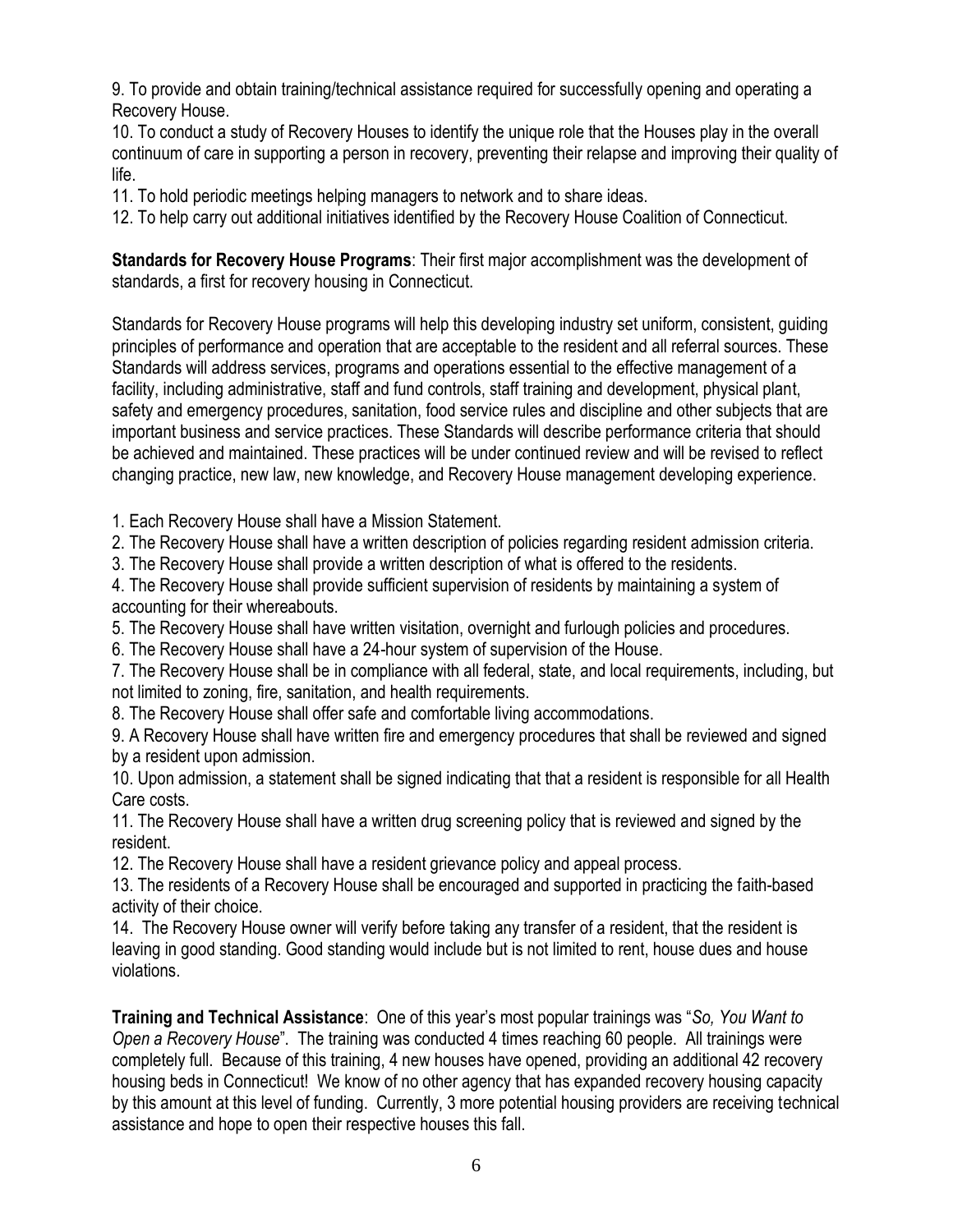## **Telephone Recovery Support**

A report of the pilot phase of the telephone recovery program in which volunteers make weekly telephone calls to individuals in recovery to encourage their continued recovery, revealed a high level of success (full report available upon request). Since the project began, 89 individuals enrolled to receive a phone call once a week for 12 weeks. Volunteers follow a formatted script that encourages conversations regarding challenges to ongoing recovery and provides referral and other assistance to individuals. Three original volunteers are still with the program six months later, three new ones have been trained and are active and another one has taken the Trainer of Trainers (TOT) course and is ready and eager to train others. One challenge we have discovered is the need to consistently urge providers to offer this program to recoverees leaving their programs. Plans are to make this an ATR funded service. The Executive Director has developed a case rate and negotiations are ongoing with DMHAS and ABH.

### **Family Support**

In Windham, the Family Support Group continues to meet twice a month. Senior Peer Services Coordinator Diane Potvin reports, *"People are real happy to be here. One of the original fellows drops in once in a while just because he likes the group and people. The problem with his son (he used to buy drugs for his son because he couldn't stand to see him sick) has been put in remission. The son graduated automotive school, is on methadone, is working and plans on moving into his own place soon. We have also had a family whose son has relapsed and the group has been great for them to get through this tough time. The ex-husband was attending the group and he suggested that his ex-wife attend to get some assistance on what to do or not do. I know the group has been invaluable to her. I got many calls, at different hours when something terrible had happened and for her it was just hearing a familiar voice that helped her get through. Her son is in treatment now and she still comes to the meetings. We have had another husband and wife attend since their son admitted to using crack. They knew very little about drugs. They came, talked, cried and got a little stronger. The group also supported their son who got into a sober house in Hartford (they wanted him home) and at the last Family/Community Education Forum they brought their son that is now in recovery, his roommate and their other son who does not understand his brother, but it was great!"*

### **Family/Community Education Series**

CCAR rolled out its Family/Community Education Series this quarter at the WRCC open to anyone. It currently is running on the 1st Thursday of every month using a 3-part DVD series recommended by Hazelden. The first session "Stages of Family Recovery", attended by 15 people, received excellent feedback. Everyone who filled out an evaluation said they would recommend this training to someone else. Some comments for the first training: "*Excellent and enlightening*"; "*This should definitely be seen by more people*" and "*I really enjoyed myself, it was my first time coming to a family group*". The second DVD in the series, "Triggers and Cravings", drew 13 people and the feedback from one family member (a father) was that it was extremely helpful to him to be able to start to understand what his daughter is going through. The third DVD "Stages of Recovery: a Road Map" ran in October. The NLRCC will begin running this same series at the Center during the next quarter. CCAR believes this series has tremendous potential, filling a gap that is desperately needed in local communities.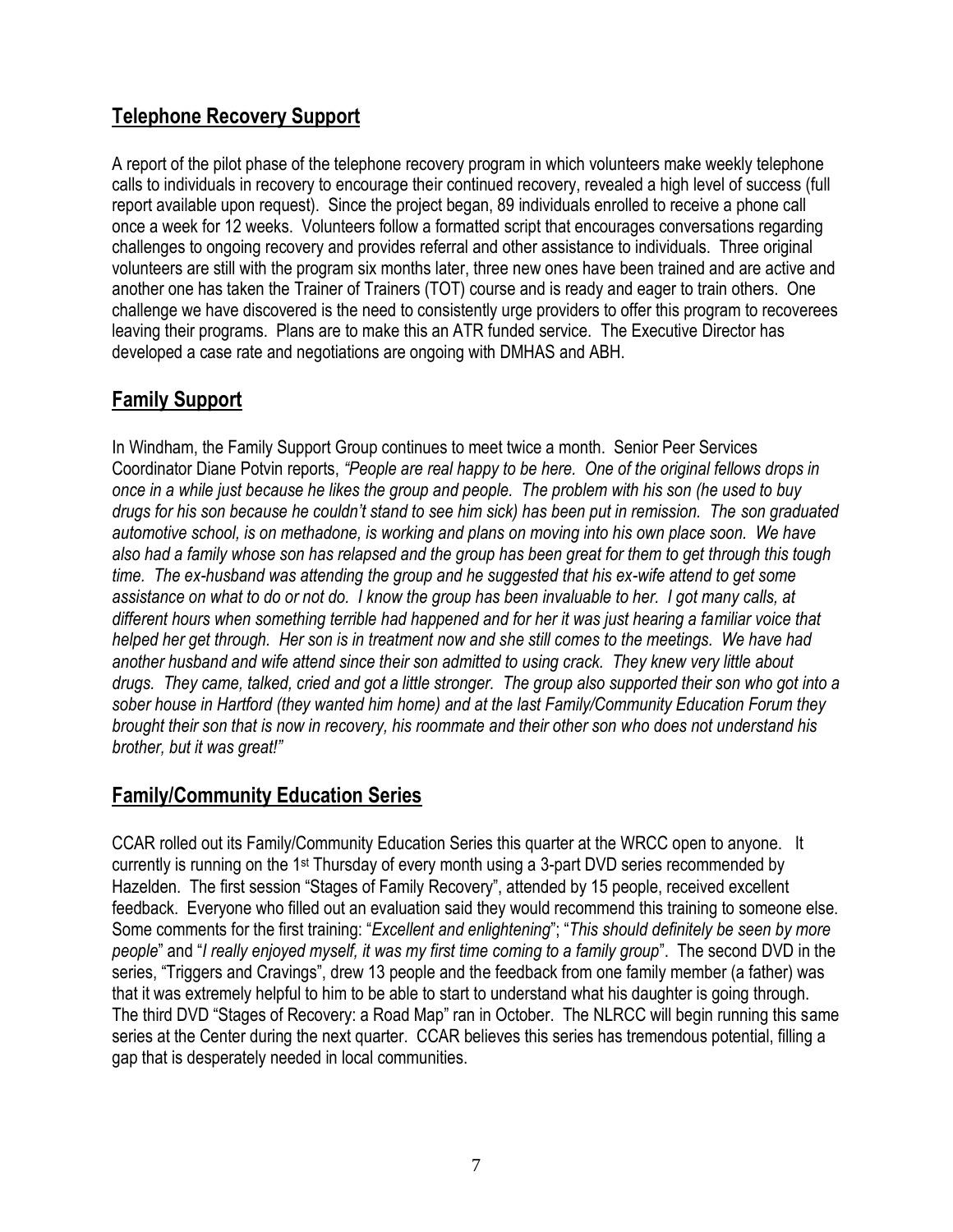#### **Recovery Walks! 2005**



As part of the SAMHSA National Alcohol and Drug Addiction Recovery Month, CCAR hosted the  $6<sup>th</sup>$  annual Recovery Walks! event on September 18, 2005 in Bushnell Park in Hartford. As the planning committee anticipated, numbers were down from previous years with about 2500 walkers participating. The focus this year was on long-term recovery and turning the event into a fundraiser. Over the last three years Recovery Walks! has lost money; this year we raised money. In order to accomplish this we had to cut back dramatically by eliminating bus transportation (last

year we paid for 25 buses to bring people in from treatment settings) and ordering less Recovery Walks! gear. It worked! We raised approximately \$8,000. We ventured out into the radio market, purchasing (at a considerable discount) 61 spots on WTIC-AM. The spot was produced by Don O'Brien and Howie Hirsch and generated dozens of phone calls to the 1-800 number. The work of the staff and volunteers was seamless, the music and schedule tight, the community "feel" outstanding. Many people voiced that this was the best walk they had attended. The Hartford Courant, the state's major newspaper, wrote an excellent article covering the walk. CCAR also tried something new…

Executive Director Phillip Valentine wrote a Hooked on Recovery essay about the Honor Guard experience. *"The idea was simple really. We wanted to honor the face of long-term recovery, lift it out of the crowd and inspire others. Every person or family member in recovery with 10 or more years was invited to don a purple sash adorned with a large circular sticker with the number of years of recovery printed on it. Some told me the "ceremony" of getting draped brought goose bumps and tears to their eyes. Just before the walk began, 68 people in the Honor Guard representing an astonishing 1207 years of recovery gathered in the front of about 2500 other walkers. My 9-year old daughter Samantha (who willingly chose to miss a* 

*soccer game to be at the walk) and my 3-year old son Matthew shared the privilege of cutting the ribbon. Once the ribbon was cut, the Honor Guard led the walk up the hill. At the top of the hill the Honor Guard split to both sides of the path and encouraged the walkers coming up behind them as they passed through. There were hugs, high-fives, knuckles and many, many words of thanks and encouragement. People walked by with tears streaming down their cheeks deeply grateful for the support offered by more than a thousand years of recovery. I stood at the top of the hill, wrapped in a* 



*purple sash with the number 17, amazed at the number of walkers streaming by. Standing next to me was my wife Sandy, a 14 on her sash, along with four of my kids and we clapped, cheered and cried as a family. The Honor Guard fell in line after the last of the walkers finally passed and brought up the rear. As we walked slowly and chatted with those around us, I could not help but feel grateful, extremely grateful."*

The following national organizations contacted CCAR looking for assistance in organizing their own Recovery Walks! event. We sent the Recovery Walks! "Good Stuff" CD which has complete organizational information to: *William J. Farley Center* from Williamsburg, VA; *Tarzana Treatment Center* from Tarzana, CA; *Oklahoma Citizen Advocates for Recovery and Treatment Association* from Oklahoma City, OK; *Friends and Voices of Recovery* from Hastins-on-Hudson, NY; *Cattaraugus County Council on Alcoholism and Substance Abuse* from Olean, NY; *PRO-ACT/ Bucks County* from Doylestown, PA; and *Dartmouth-Hitchcock Medical Center* from Lebanon, NH.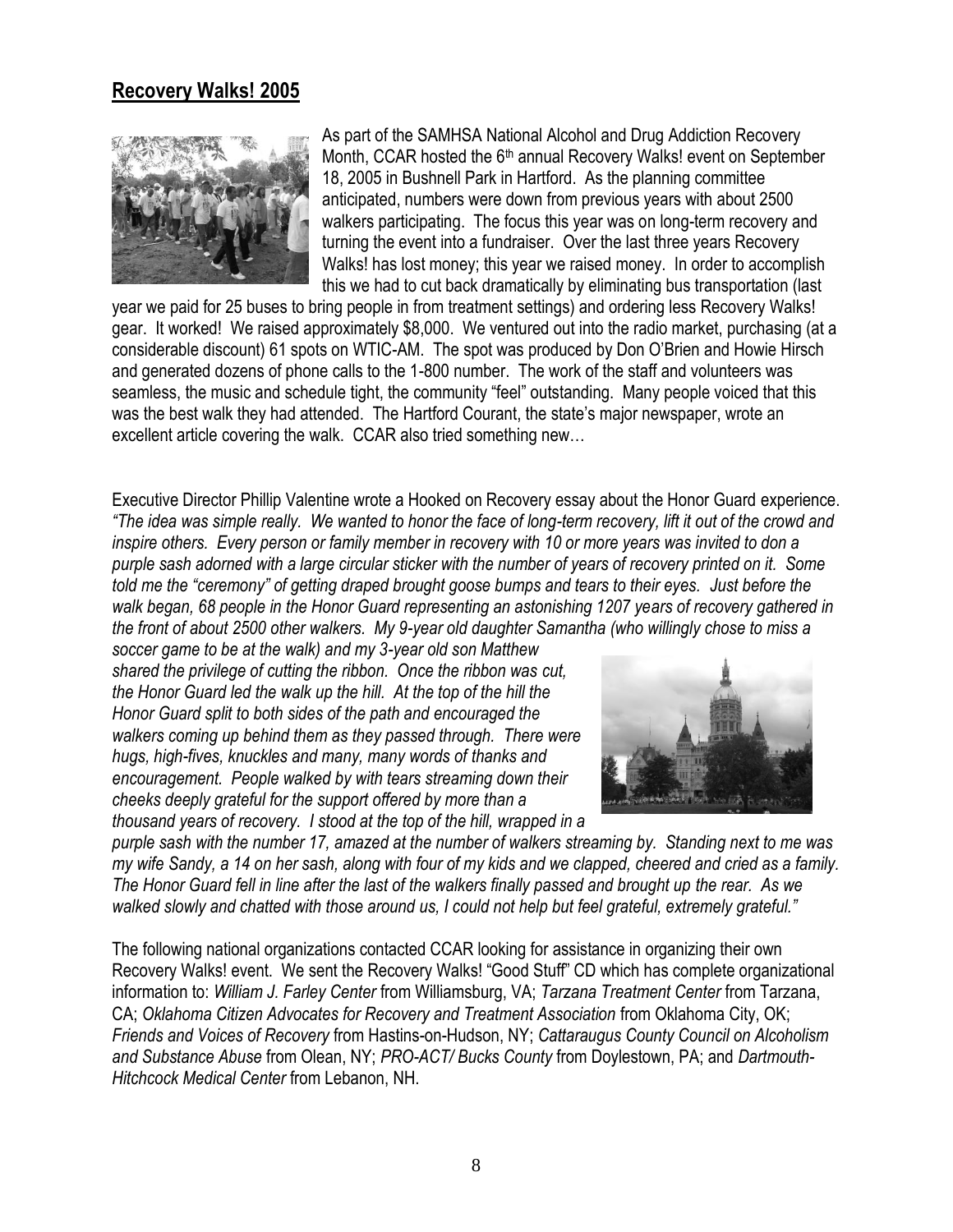### **Recovery Training Series**

Over the last federal fiscal year, CCAR's Recovery Training Series has been active as denoted by the chart below. We have learned that two and three hour trainings are by far the most popular and well attended. As you can see, we had to cancel full-day trainings due to lack of interest. Even with these minor setbacks, the Series has met with success. More than 358 people CCAR members and volunteers received training and evaluations were consistently excellent. What follows are a few brief summaries pulled from our quarterly reports to CSAT.

Racism of the Well-Intended; a one-day training held on Saturday, February 12 in Meriden was presented by Arthur Woodard Jr. M.S.W. and Jim Wuelfing CPP-R. The main focus of the all-day training was to take an in-depth look at the underlying racial tension that continues to permeate our society today. The training was very well received and attended by 35 people and was approved by the Connecticut Certification Board. Participants examined many issues regarding racism in an environment that allowed active participation and discussion. Participants left with a much clearer understanding of racism today. They moved one step closer toward having the ability to facilitate a positive personal change. The vast majority of participants who responded to the evaluation indicated this was a very good to excellent training. Evaluation comments included:

- *"I have been to many trainings and programs regarding cultural competence and none have been as useful or effective as this training."*
- *"This seminar had me take a look at my belief system, my values, how I live with myself daily. I never new racism for African-Americans was at the level demonstrated."*
- *"I felt the most useful part of the training was the exercise where people of color had to sit in the front of the room and state what they wanted white people to know."*

Training of Trainers Retreat Weekend: On March 2, 2005 volunteers attended a weekend retreat on the shoreline where a Training of Trainers program was conducted to learn skills in facilitating meetings and recruiting members. Seven men and seven women, including three Latinos, five African-Americans, and six Whites participated in the training activities. Evaluator Marta Moret reports, "observations revealed that skills in learning to conduct trainings on the meaning of the project (Being a CCAR Ambassador) and on a key component of recovery (Spirituality as an Integral Part of Recovery) were well learned." Through the months of April, May, June, and July trainees will work with the trainers in the field to present these two trainings to members in the evolving recovery centers and existing Chapters.

Spirituality: An Integral Component of Recovery, New Haven Chapter, March 17, 2005, Jim Wuelfing & Chris Williams. Trainer of trainers graduate Chris Williams put his newly learned skill to the test with outstanding results. The evaluations from the 30 people in attendance were all Very Good to Excellent.

| <b>Date</b> | <b>Hours</b> | <b>Training</b>                             | Location     | <b>Attendance</b> | Trainer(s)                   |
|-------------|--------------|---------------------------------------------|--------------|-------------------|------------------------------|
| 10/26/04    | 4            | <b>Staff Volunteer Training</b>             | Wethersfield | All Staff         | Lynelle Abel & Lynn Cermola  |
| 10/29-30/04 | 9            | Strategic Planning                          | Hamden       | Board & Staff     | David Carrillo               |
| 01/05/05    | 4            | <b>Staff Volunteer Training</b>             | Wethersfield | All Staff         | Lynelle Abel & Lynn Cermola  |
| 02/12/05    | 6            | Racism of the Well-Intended                 | Meriden      | 28                | Jim Wuelfing                 |
| 03/02/05    |              | Preparing for Substance Abuse Certification | Bridgeport   | 20                | Larry Mens                   |
| 03/4-03/6   | 12           | Trainer of Trainers (TOT)                   | Branford     | 12                | Jim Wuelfing & Donna Aligata |

#### **Chart: Summary of CCAR Recovery Training Series October 2004 – September 2005**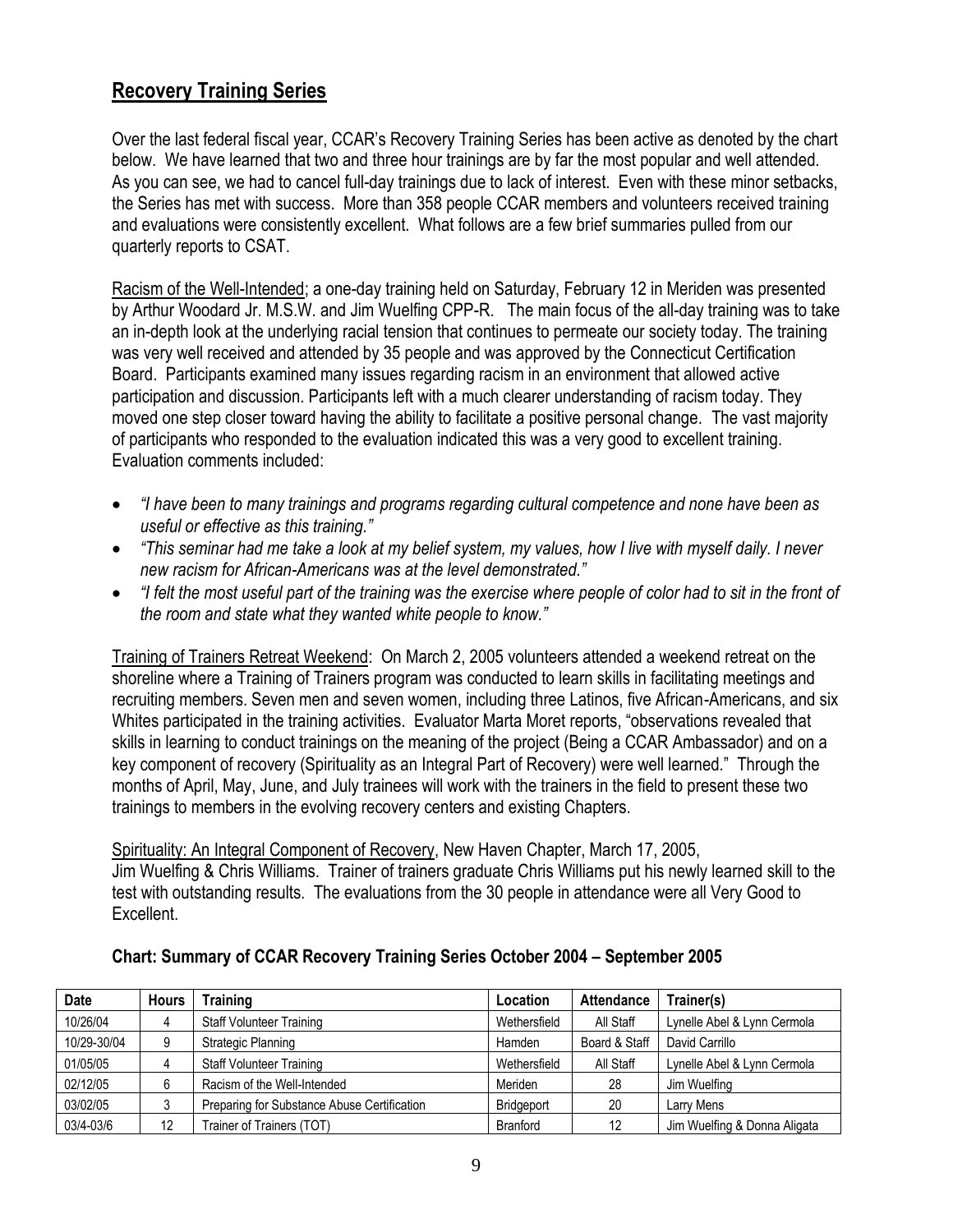| 03/17/05 | $\overline{2}$ | Spirituality: An Integral Component of Recovery | New Haven    | 30        | Jim Wuelfing, Chris Williams          |
|----------|----------------|-------------------------------------------------|--------------|-----------|---------------------------------------|
| 04/02/05 | 6              | What's Good About Anger                         | Meriden      | Cancelled |                                       |
| 04/04/05 | $\overline{2}$ | Becoming a CCAR Ambassador                      | Windham      | 16        | Jim Wuelfing                          |
| 04/13/05 | 2              | Pardons Part 2                                  | Norwalk      | 18        | Donna Aligata                         |
| 05/09/05 | $\overline{2}$ | Pardons Part 2                                  | New London   | 15        | Donna Aligata                         |
| 05/10/05 | 3              | So, You Want to Open a Recovery House?          | Wethersfield | 20        | Cheryle Pacapelli, Terri<br>O'Connell |
| 05/24/05 | 2              | Pardons Part 2                                  | Bridgeport   | 25        | Donna Aligata                         |
| 06/04/05 | 6              | <b>Accessing Community Support Services</b>     | Bloomfield   | Cancelled |                                       |
| 06/06/05 | $\overline{2}$ | Pardons Part 2                                  | Windham      | 16        | Donna Aligata                         |
| 06/15/05 | $\overline{2}$ | Spirituality                                    | Norwalk      | Postponed |                                       |
| 06/15/05 | 3              | So, You Want to Open a Recovery House?          | Hartford     | 23        | Cheryle Pacapelli, Terri<br>O'Connell |
| 06/25/05 | 6              | What's Good About Anger                         | Meriden      | Cancelled |                                       |
| 07/11/05 | $\overline{2}$ | Becoming a CCAR Ambassador                      | New London   | 15        | Jim Wuelfing                          |
| 07/19/05 | $\overline{2}$ | Becoming a CCAR Ambassador                      | Bridgeport   | 10        | Jim Wuelfing                          |
| 07/19/05 | 3              | So, You Want to Open a Recovery House?          | New Haven    | 19        | Cheryle Pacapelli, Terri<br>O'Connell |
| 07/21/05 | $\overline{2}$ | Pardons Part 2                                  | New Haven    | 10        | Donna Aligata                         |
| 07/23/05 | 6.5            | Volunteer 6.5 Hour Training                     | New London   | 13        | Donna Aligata                         |
| 08/06/05 | 6              | Life Skills in Recoverv                         | Bloomfield   | Cancelled |                                       |
| 08/10/05 | $\overline{2}$ | Becoming a CCAR Ambassador                      | Norwalk      | 12        | Jim Wuelfing                          |
| 08/20/05 | 6.5            | Volunteer 6.5 Hour Training                     | Windham      | 9         | Donna Aligata                         |
| 08/31/05 | $\overline{2}$ | Pardons Part 2                                  | Hartford     | 21        | Ken Aligata                           |
| 09/27/05 | $\overline{2}$ | Spirituality: An Integral Component of Recovery | Bridgeport   | 16        | Jim Wuelfing                          |
| 09/28/05 | $\overline{2}$ | Becoming a CCAR Ambassador                      | Hartford     | 10        | Jim Wuelfing                          |

### **Hooked on Recovery**

Executive Director Phillip Valentine wrote 24 essays this past year reflecting on his personal recovery, his family and some of his fishing adventures. All the essays are tied into recovery and have helped shed the disgrace and humiliation that can be associated with recovery from alcohol and other drug addiction. Distributed over the internet to a listserve that tops 2500, Mr. Valentine has received countless emails in appreciation of these reflections. He also has been asked to speak on several occasions and reads these essays using dramatic photos and imagery to enhance the presentation. To read the entire Hooked on Recovery series, go to the CCAR website.

## **CCAR Website**

The CCAR website [http://ccar.us](http://ccar.us/) was given an extreme makeover under the skillful eye of Jim Mattingly and RapidExposure. Please visit the site at your earliest convenience.

### **CCAR Chapters**

#### **Bridgeport and Norwalk**

Peer Services Coordinator Michael Askew has maintained both these Chapters over the last year. Membership has been involved in several recovery activities. For example, a Community Garden project transformed an unsightly vacant lot in Bridgeport. Also, Michael is most excited about the involvement of the recovery community in maintaining a Prison Support Group. He reports, "*The Inner Circle in the Bridgeport prison is going well. They are very sincere about being a part of the group and are starting to be*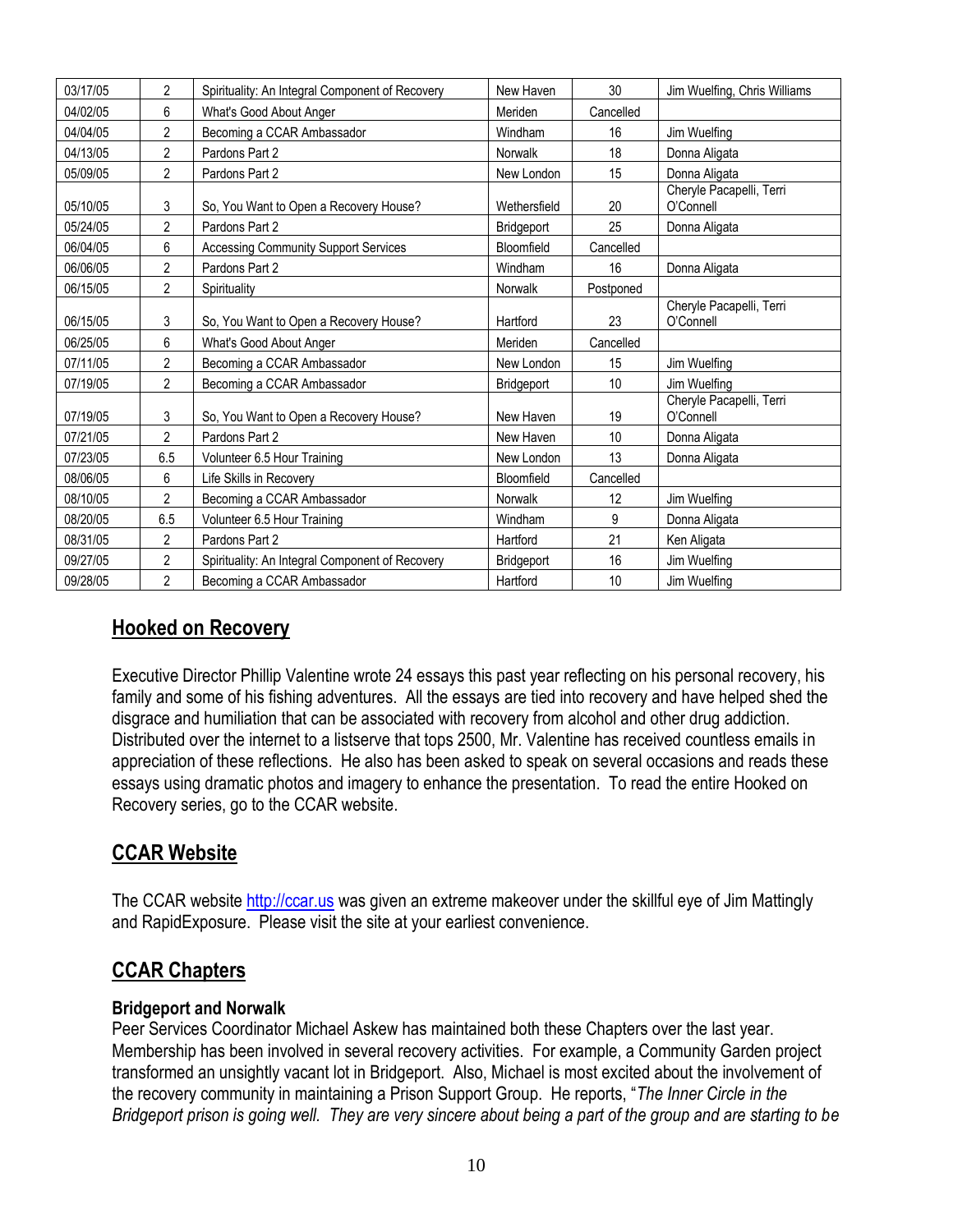like a tight knit family. One of the original members of the group says the warden asks about the group *every week and says good things about the group."* 

#### **Hartford Chapter**

This Chapter has begun to flourish under the direction of one of our Office Assistants, Laurie Fresher. Laurie, supervised by Recovery Housing Project Director Cheryle Pacapelli, has succeeded where others have had great difficulty. For example, the Hartford Chapter now has a trained crew to put on the "Capitol Voices of Recovery" cable television show. Over the last three months eight live television shows were aired that included the following guests: members from the Hartford Commission on Alcohol and Drugs, a City of Hartford Councilman, a Pastor and the lead singer of a recovery band. New volunteers are enrolling, the Latino community has taken a strong interest and the prospects look good in Hartford.

#### **New Haven Chapter**

New Haven has been our most difficult Chapter to maintain, suffering from lack of a full time person. Negotiations are underway to obtain the necessary resources to build the New Haven Chapter. The recovery community in the area has continued to be strongly supportive of CCAR's vision and mission turning out for training and other events.

# **CCAR Organizational Model**

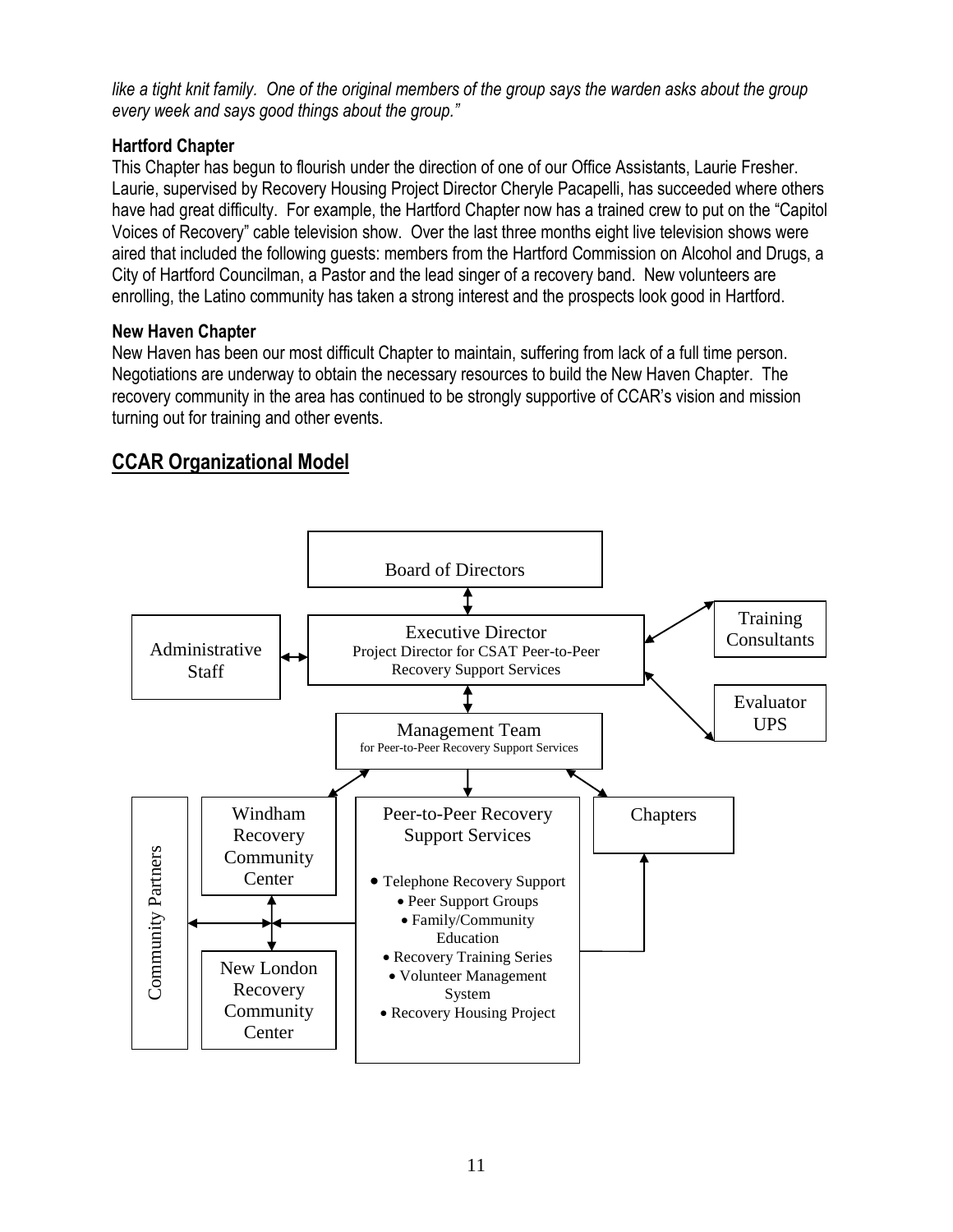# **CCAR Historical Time Line**

| <b>CCAR's Organizing and Mobilizing Expertise</b> |                                                                                                                                                            |  |  |
|---------------------------------------------------|------------------------------------------------------------------------------------------------------------------------------------------------------------|--|--|
| 1997                                              | CCAR holds Connecticut's first Recovering Community Organization meeting                                                                                   |  |  |
| 1998                                              | Connecticut Community for Addiction Recovery officially named<br>$\bullet$                                                                                 |  |  |
|                                                   | 5 founding members spoke at statewide CT Department of Mental Health and Addiction Services<br>$\bullet$                                                   |  |  |
|                                                   | (DMHAS) conference, publicly for the first time putting a face on recovery, resulting in initial                                                           |  |  |
|                                                   | funding from DMHAS                                                                                                                                         |  |  |
|                                                   | Mailing list topped 100<br>٠                                                                                                                               |  |  |
|                                                   | Awarded an original CSAT Recovery Community Support Program (RCSP) grant<br>٠                                                                              |  |  |
|                                                   | Awarded funding from DMHAS                                                                                                                                 |  |  |
| 1999                                              | 60 members attended 1 <sup>st</sup> Legislative Day at State Capitol<br>$\bullet$                                                                          |  |  |
|                                                   | 1 <sup>st</sup> Board of Directors meeting held                                                                                                            |  |  |
|                                                   | 15 members spoke at CSAT Public Hearing in Hartford "Changing Conversation, A National Plan<br>$\bullet$                                                   |  |  |
|                                                   | to Improve Substance Abuse Treatment"                                                                                                                      |  |  |
|                                                   | 140 attended CCAR Conference" In Celebration of Recovery!"                                                                                                 |  |  |
|                                                   | 1 <sup>st</sup> video "Putting a Face on Recovery" released<br>$\bullet$                                                                                   |  |  |
|                                                   | 5 people in recovery selected to serve on DMHAS State Advisory Board, 2 appointed by Governor<br>٠                                                         |  |  |
|                                                   | Recovery Support Services Concept Paper submitted to CSAT for conference grant                                                                             |  |  |
| 2000                                              | Co-presented with Advocacy Unlimited, a mental health advocacy organization, on the "Recovery<br>$\bullet$                                                 |  |  |
|                                                   | Basic Premises and Recovery Core Values" (Note: these values ultimately served as the basis for the                                                        |  |  |
|                                                   | DMHAS Recovery-Oriented System of Care)<br>Hosted $2nd$ Legislative Day, over 100 people attended                                                          |  |  |
|                                                   | $\bullet$<br>Started "Legacies" support group for parents who had lost children to addiction<br>٠                                                          |  |  |
|                                                   | Hosted training – Racism of the Well-Intended, Slaying the Dragon                                                                                          |  |  |
|                                                   | 700 attended first annual Recovery Walks! at Bushnell Park in Hartford                                                                                     |  |  |
|                                                   | "Putting a Face on Recovery" video distributed to 700+<br>٠                                                                                                |  |  |
|                                                   | $1st$ edition of The Recovery Herald newsletter published and distributed to 6500+<br>$\bullet$                                                            |  |  |
|                                                   | 112 people attended 1 <sup>st</sup> Annual Meeting & Awards Dinner<br>٠                                                                                    |  |  |
| 2001                                              | 1 <sup>st</sup> of 7 Chapters established giving CCAR local and regional presence<br>$\bullet$                                                             |  |  |
|                                                   | 200+ people attended $3rd$ Legislative Day, 36 legislators sponsored the event with 3 talking about                                                        |  |  |
|                                                   | their own recovery                                                                                                                                         |  |  |
|                                                   | Non-profit 501(c)3 status granted                                                                                                                          |  |  |
|                                                   | 10,000+ Recovery Posters distributed nationwide                                                                                                            |  |  |
|                                                   | Website www.ccar-recovery.org goes live                                                                                                                    |  |  |
|                                                   | "Putting a Face on Recovery" video updated; 2000+ distributed nationwide                                                                                   |  |  |
|                                                   | Awarded CSAT Recovery Community Support Program (RCSP) Track II grant                                                                                      |  |  |
|                                                   | 2000+ participated in $2^{nd}$ Recovery Walks! held 5 days after terrorist attack of $9/11$                                                                |  |  |
| 2002                                              | 16 members testified at Informational Forum at the invitation by CT Legislature Judiciary                                                                  |  |  |
|                                                   | Committee issues relating to felony conviction and sustained recovery                                                                                      |  |  |
|                                                   | 200+ people attended CCAR's trauma/recovery forum "Recovery Speaks in the Shadow of 9/11" in                                                               |  |  |
|                                                   | New London                                                                                                                                                 |  |  |
|                                                   | Membership topped 2000<br>٠                                                                                                                                |  |  |
|                                                   | 3000+ participated in 3 <sup>rd</sup> annual Recovery Walks! in Hartford                                                                                   |  |  |
| 2003                                              | $200+$ attended $2nd$ trauma/recovery forum in Bridgeport<br>$\bullet$                                                                                     |  |  |
|                                                   | Code of Ethics established                                                                                                                                 |  |  |
|                                                   | Shifted successfully from Recovery Community Support Program to Recovery Community Services<br>$\bullet$                                                   |  |  |
|                                                   | Program                                                                                                                                                    |  |  |
|                                                   | 1st of 42 trainings in the "Recovery Training Series" delivered<br>$\bullet$                                                                               |  |  |
|                                                   | New video "Healing Power of Recover" completed<br>$\bullet$                                                                                                |  |  |
|                                                   | 3000+ participated in 4 <sup>th</sup> annual Recovery Walks! in Hartford<br>$\bullet$                                                                      |  |  |
|                                                   | Staff invited to "Innovator's Meeting: Strategic Planning for Peer Recovery Support Services"<br>$\bullet$<br>SAMHSA/CSAT Access to Recovery (ATR) Program |  |  |
|                                                   | First audit for year ending June 30, 2003 completed and earned a non-qualified opinion<br>٠                                                                |  |  |
| 2004                                              | CCAR involved in development of state ATR proposal<br>$\bullet$                                                                                            |  |  |
|                                                   | 200+ people attended Grand Opening of Windham Recovery Community Center<br>$\bullet$                                                                       |  |  |
|                                                   |                                                                                                                                                            |  |  |